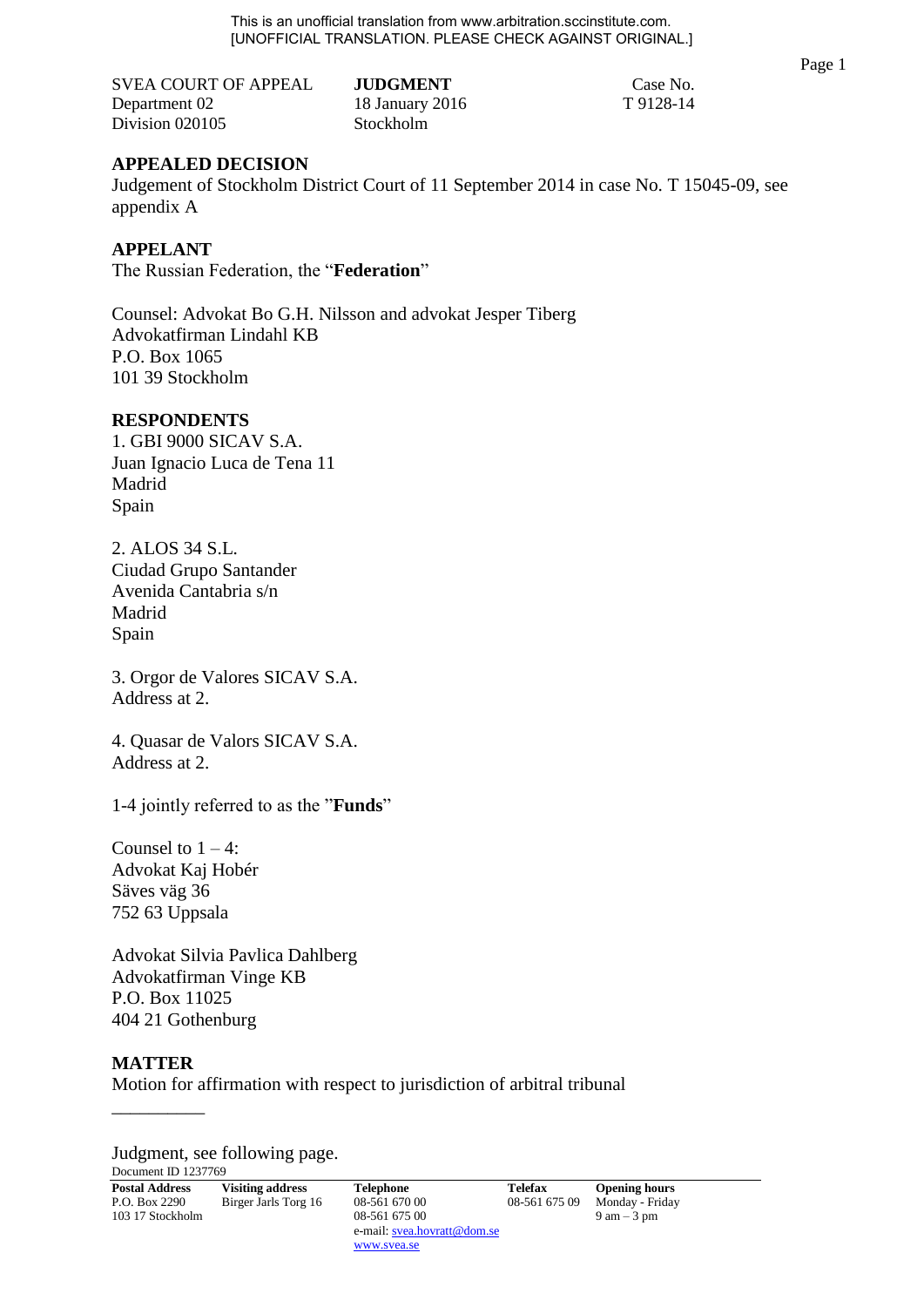# **JUDGMENT OF THE COURT OF APPEAL**

\_\_\_\_\_\_\_\_\_\_\_\_\_\_\_

- 1. The Court of Appeal amends the judgment of the District Court in the following manner.
	- a) The Court of Appeal affirms that the arbitral tribunal does not have jurisdiction to decide the case brought by GBI 9000 SICAV S.A., ALOS 34 S.L., Orgor de Valores SICAV S.A. and Quasar de Valors SICAV S.A. through their request for arbitration against the Russian Federation of 25 March 2007.
	- b) The Court of Appeal discharges the Russian Federation from the obligation to compensate GBI 9000 SICAV S.A., ALOS 34 S.L., Orgor de Valores SICAV S.A. and Quasar de Valors SICAV S.A. for their litigation costs before the District Court.
	- c) GBI 9000 SICAV S.A., ALOS 34 S.L., Orgor de Valores SICAV S.A. and Quasar de Valors SICAV S.A. are ordered, jointly and severally, to compensate the Russian Federation for its litigation costs before the District Court in the amounts of SEK 5,661,504 and USD 1,375,850, plus interest on the amounts pursuant to Section 6 of the Swedish Interest Act from the date of the District Court's judgment until the day of payment. The above amounts comprise costs for legal counsel in the amounts of SEK 5,630,173 and USD 1,216,858, respectively.

2. GBI 9000 SICAV S.A., ALOS 34 S.L., Orgor de Valores SICAV S.A. and Quasar de Valors SICAV S.A. are ordered, jointly and severally, to compensate the Russian Federation for its litigation costs before the Court of Appeal in the amounts of SEK 2,442,698, USD 402,489.91 and GBP 3,775.96, plus interest on the amounts pursuant to Section 6 of the Swedish Interest Act from the date of the District Court's judgment until the day of payment. The above amounts comprise costs for legal counsel in the amounts of SEK 2,345,367 and USD 394,778.50, respectively.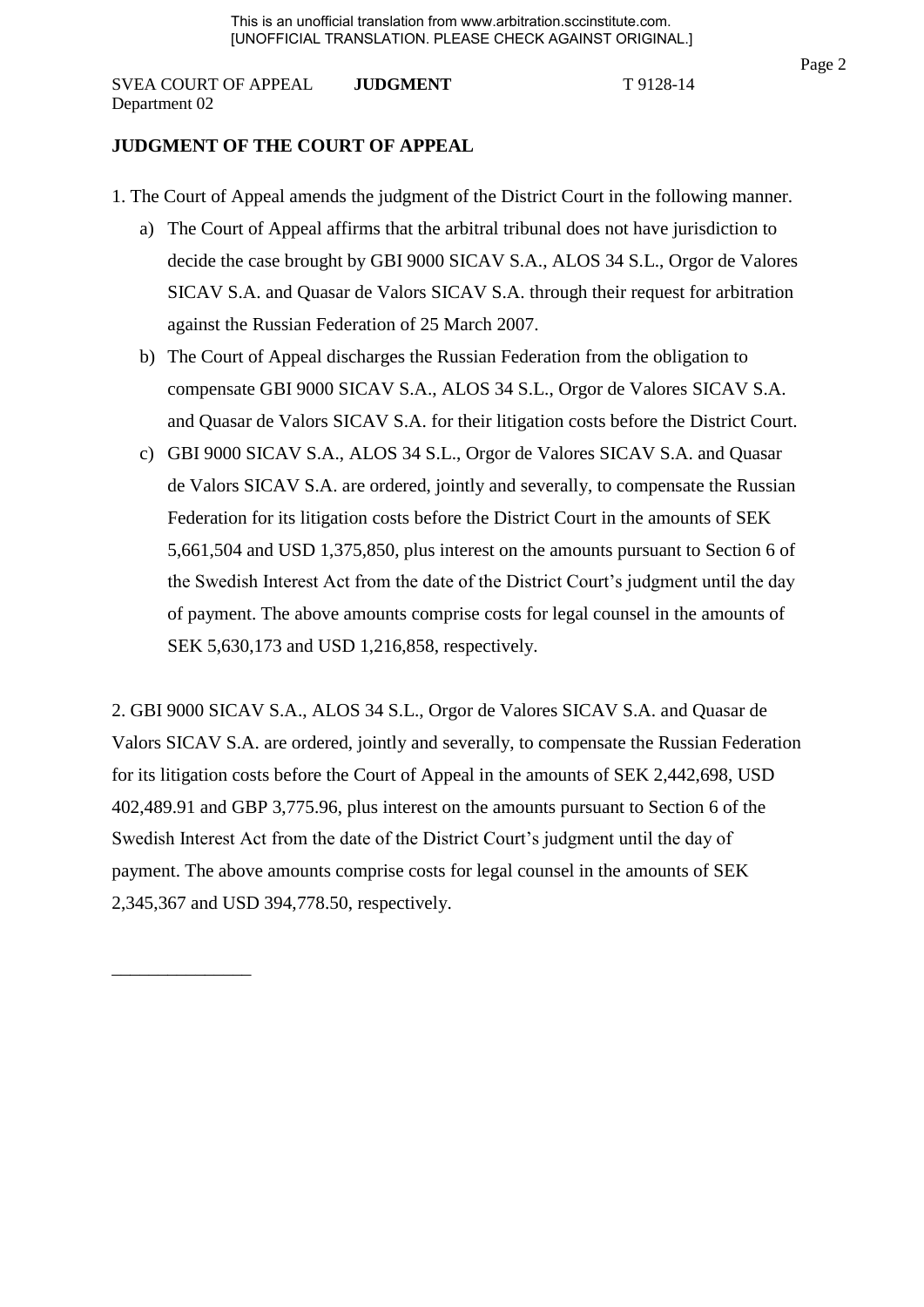*The Federation* has moved that the Court of Appeal shall grant its motion for affirmation, discharge the Federation from the obligation to compensate the Funds' litigation costs before the District Court, and order the Funds to compensate the Federation for its litigation costs before the District Court and the Court of Appeal.

*The Funds* have disputed any amendments to the District Court's judgment and claimed compensation for its litigation costs before the Court of Appeal.

# **THE PARTIES' RESPECTIVE CASES ETC.**

The case has been decided following a main hearing. The parties have referenced the same circumstances and detailed their respective cases substantially in the same manner as before the District Court. They have presented the same investigation as before the District Court.

# **GROUNDS OF THE COURT OF APPEAL**

In the present case, the parties have mainly focused on the interpretation of articles 10 and 5(2) of the bilateral investment protection agreement of 26 October 1990, entered between Spain and the Soviet Union (the "Treaty"). Therefore, the Court of Appeal will commence with these matters of interpretation, instead of, like the District Court, first deciding whether an arbitration agreement exists between the parties.

# **General starting points for the interpretation of the Treaty**

As set forth above, the Treaty is a bilateral agreement entered into between two sovereign states. Thus, the Treaty is governed by international law. International law does not stipulate any general obligation for a state to submit to the jurisdiction of any international court or arbitral tribunal. Thus, these types of institutions for dispute resolution are, for their jurisdiction, dependent on the relevant state having given its approval in each respective case.

The Treaty contains two separate provisions on dispute resolution, both containing provisions on the jurisdiction for arbitral tribunals. One (article 9) takes aim at disputes between the contracting states and is thus not immediately relevant to the present proceedings. The other (article 10) is aimed at disputes between a contracting state and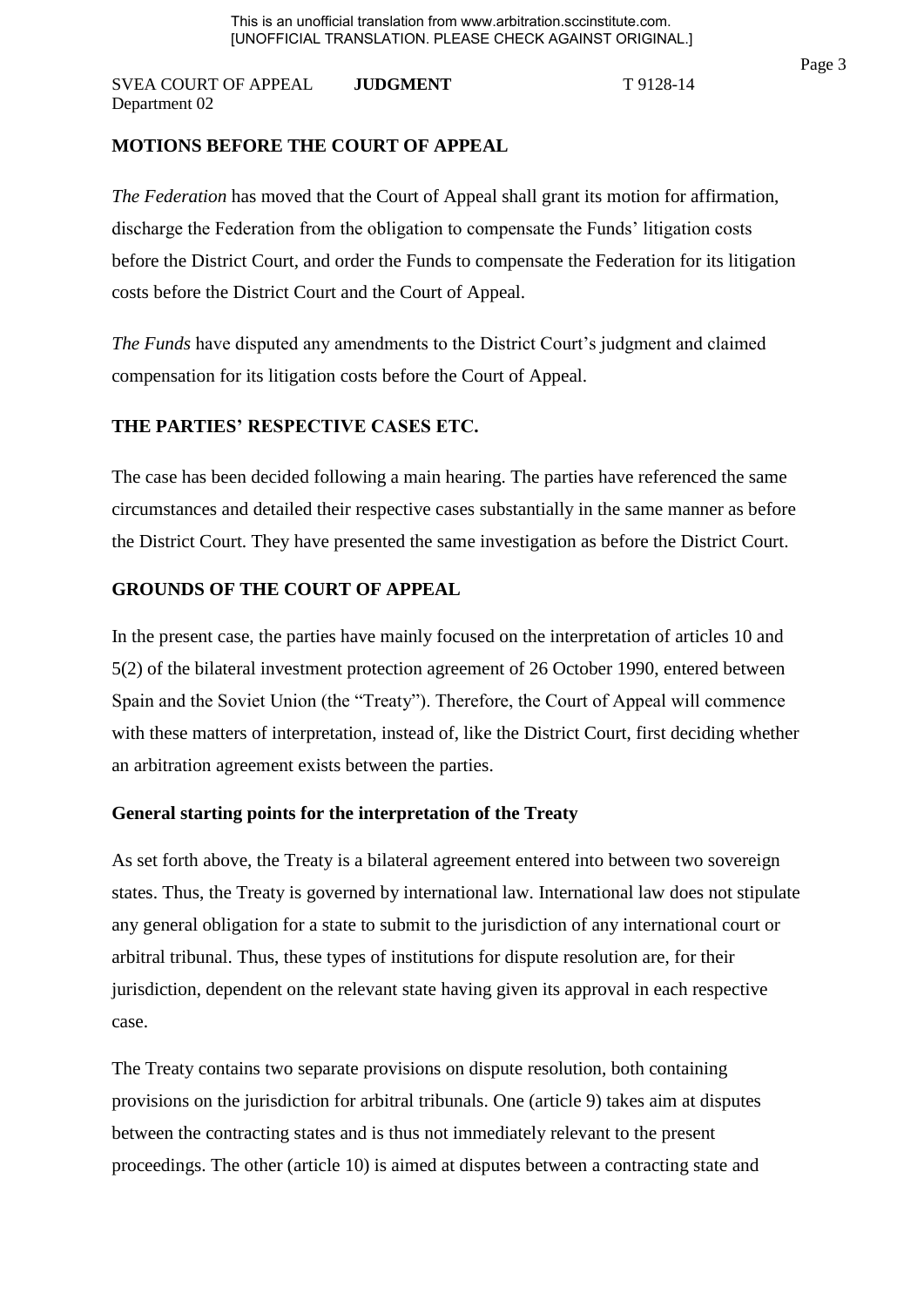investors from the other contracting state, a so-called diagonal dispute-resolution provision. In the present case, the parties disagree on the scope of the arbitral tribunal's jurisdiction under article 10. The Federation has maintained that the relevant arbitral tribunal does not have jurisdiction to decide whether some of the Federation's actions entail that the Funds' alleged investments have been expropriated. The Funds take the opposing view.

The Treaty further contains a so-called most favored nation clause ("MFN clause") set forth in article 5(2). The Funds have maintained that the clause entails that the diagonal dispute resolution clauses of other bilateral investment protection treaties ("investment protection treaties") grants the arbitral tribunal jurisdiction to decide the matter of expropriation, in the event that article 10 does not. The Federation has disputed that article 5(2) has that meaning.

Because the parties do not agree on the interpretation of articles 10 and 5(2), it is for the Court of Appeal to make its own interpretation within the frame of what the parties have maintained in the case. The interpretation shall be made pursuant to articles 31 and 32 of the Vienna Convention on the Law of Treaties (the "Vienna Convention").

Article 31 contains a general provision on interpretation. It provides that a treaty shall be interpreted honestly and in agreement with the ordinary meaning of the expressions of the treaty, seen in their contexts and considering their respective objects and purposes. The starting point for the interpretation is always the *wording* of the treaty (cf. *Draft Articles on the Law of Treaties with commentaries*, 1966, United Nations, 2005, p. 220). If the wording is clear, it generally forms the basis for the interpretation. The objects and purposes of a treaty are not autonomous means for the interpretation, but rather form part of the interpretation to be carried out under article 31 to establish the ordinary meaning of the treaty (cf. Ian Brownlie, *Principles of Public International Law*, 6<sup>th</sup> ed., 2003, Oxford University Press, p. 602; *Draft Articles on the Law of Treaties with commentaries*, 1966, United Nations, 2005, p. 218 ff.; and *Expert Opinion of Professor Rein Müllerson*, p. 8).

Article 32 contains provisions on supplementary means of interpretation. These may be used either to confirm an interpretation under article 31 or to determine the meaning when an interpretation under article 31 does not clarify ambiguities/obscurities or lead to a manifestly absurd/unreasonable outcome.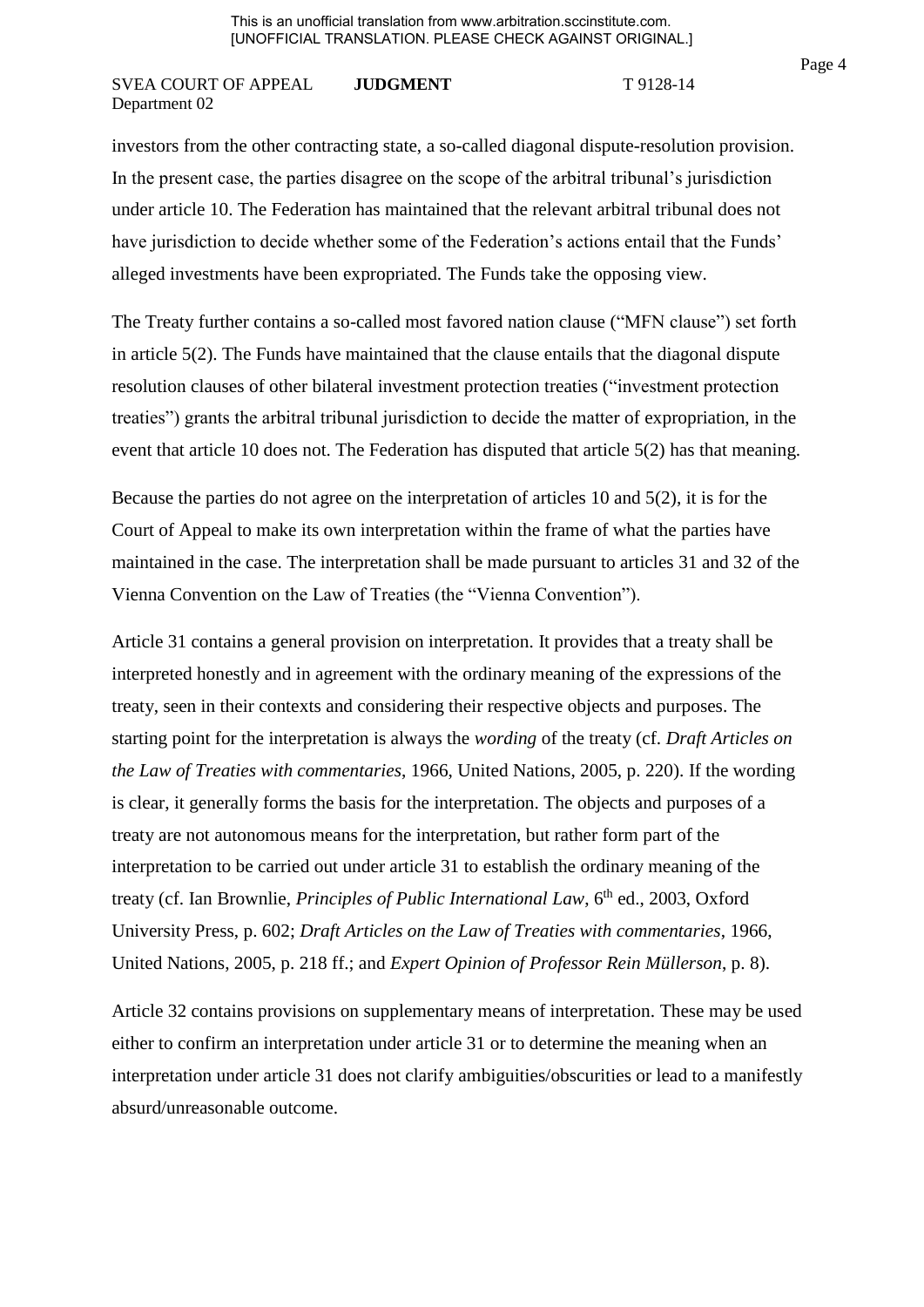# **Does article 10 of the Treaty grant the arbitral tribunal jurisdiction to decide the issue whether the Federation has taken expropriation measures against the Funds?**

Prior to the Court of Appeal commencing the interpretation of article 10, there is reason to first restate its contents as set forth below. The aforementioned applies also to articles 6 and 9.

#### *Article 6*

#### **NATIONALIZATION AND EXPROPRIATION**

Any nationalization, expropriation or any other measure having similar consequences taken by the authorities of either Party against investments made within its territory by investors of the other Party, shall be taken only on the grounds of public use and in accordance with the legislation in force in the territory. Such measures should on no account be discriminatory. The Party adopting such measures shall pay the investor or his beneficiary adequate compensation, without undue delay and in freely convertible currency.

#### *Article 9*  **DISPUTES BETWEEN THE PARTIES**

1. Any dispute arising between the Parties relating to the interpretation or application of this Agreement shall, as far as possible, be settled through the diplomatic channel. 2. If the dispute cannot be settled by that means within six months from the start of negotiations, it may be submitted, at the request of either Party in writing, to an *ad hoc*  arbitral tribunal. […]

#### *Article 10*

**DISPUTES BETWEEN ONE PARTY AND INVESTORS OF THE OTHER PARTY**  1. Any dispute between one Party and an investor of the other Party relating to the amount or method of payment of the compensation due under article 6 of this Agreement, […].

2. If the dispute cannot be settled […], it may be referred to […]: - An arbitral tribunal […].

As previously stated, the Treaty shall, pursuant to article 31 of the Vienna Convention, be interpreted in accordance with its wording. The Court of Appeal concludes that the wording of article 10 is clear to the extent that it – as opposed to article  $9$  – contains a limitation concerning the substantive matters eligible for arbitration. Thus, article 10 does not grant an arbitral tribunal the general jurisdiction to resolve any and all disputes that could possibly arise between investors and the host state in connection with the Treaty. The outer limits of the jurisdiction is determined by the reference therein to article 6. The reference clarifies that it covers only parts of the contents of article 6, namely the "amount or method of payment of the compensation due under article 6".

The wording of article 10 thus clarifies that the jurisdiction at least covers disputes concerning the amount and method of payment of such compensation as may be due under article 6. The question in the present case is whether it covers also other issues. The phrases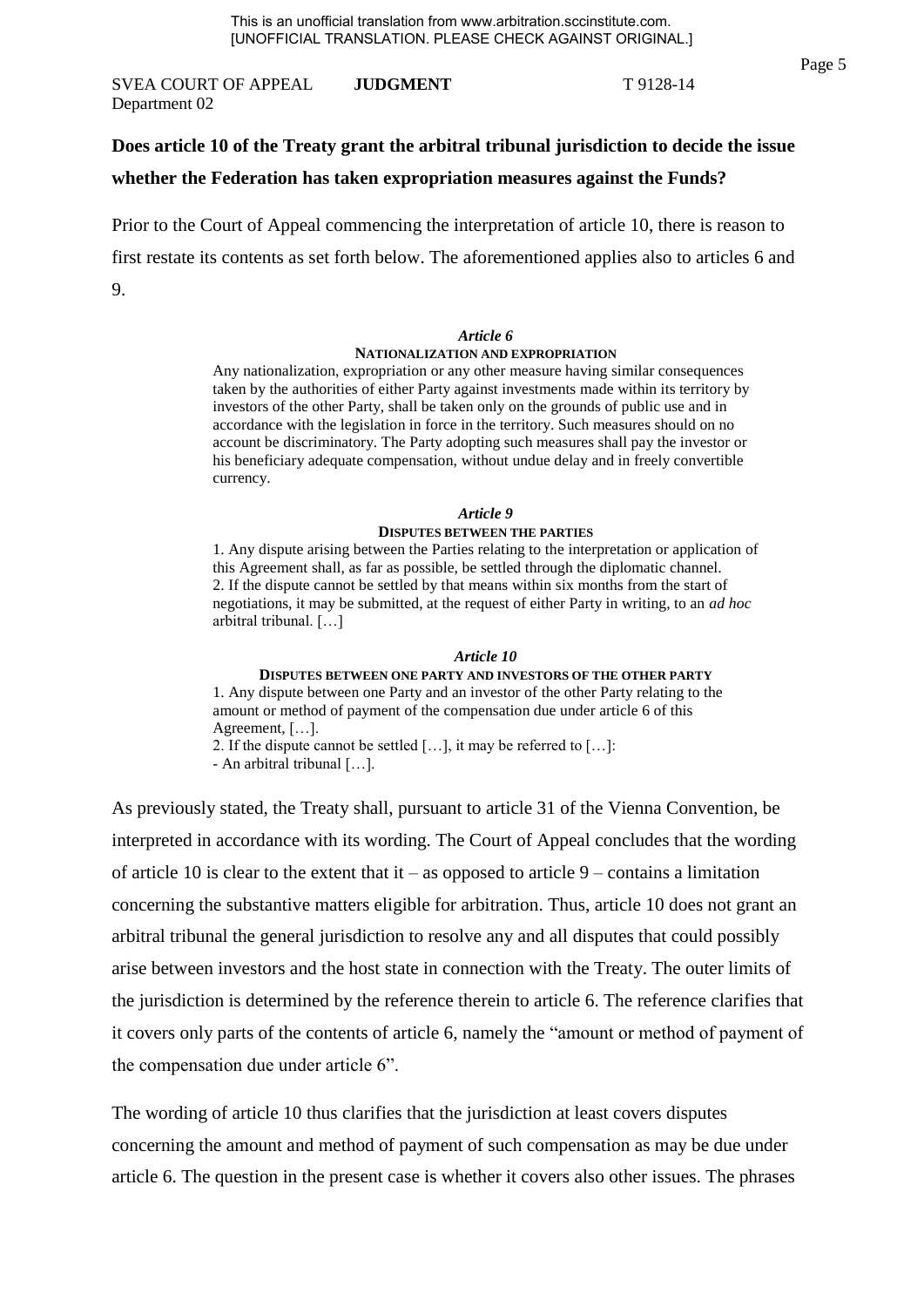"any dispute" and "relating to" would indicate this to be the case. These phrases, considered in isolation, do not, however, clarify anything as to what else that could possibly be covered by the jurisdiction. Here, the Court of Appeal is left with the provisions of article 6.

Article 6 governs (i) the conditions under which expropriation or the like may be carried out by the host state and (ii) investors' rights to compensation in cases of expropriation or the like. The Court of Appeal concludes that the reference in article 10 takes aim only at (ii).

The provisions concerning (ii) assumes, according to their wording, that expropriation or the like has in fact occurred. The interpretation proposed by the Funds, that (ii) would also govern the issue whether expropriation or the like actually has occurred, does consequently not coincide with the wording of article 6.

Even if phrases such as "any dispute" and "relating to" could give the impression that an arbitral tribunal's jurisdiction would cover also other matters than the amount and method of payment, the wording of the reference to article 6 set forth in article 10 does not support the interpretation that the jurisdiction would cover also whether an expropriation actually occurred.

In their arguments, the Funds have emphasized the objects and purposes of the Treaty. In this context, they have referenced the recitals of the Treaty. The recitals clarify that, as far as is now relevant, that the goals and purposes of the Treaty are to facilitate deepened economic cooperation for the benefit of the contracting states and to establish favorable conditions for investments. Substantively similar recitals are found in all the investment protection treaties referenced in the case. Some of these include – much like the Treaty – diagonal dispute resolution clauses, whereas some do not. Already for this reason can the recitals to the Treaty not be given any importance for the interpretation of article 10.

In support of their interpretation, the Funds have further maintained the object and purpose of the diagonal dispute resolution clause. The parties have referenced a number of investment protection treaties entered by the Soviet Union. Even if there are substantial similarities between the treaties, it nevertheless remains clear that the dispute resolution clauses have been worded differently in the various investment protection agreements. In some treaties, the provisions are relatively detailed, whereas they are more general in others. Moreover, the differences in wordings between the agreements give the impression that the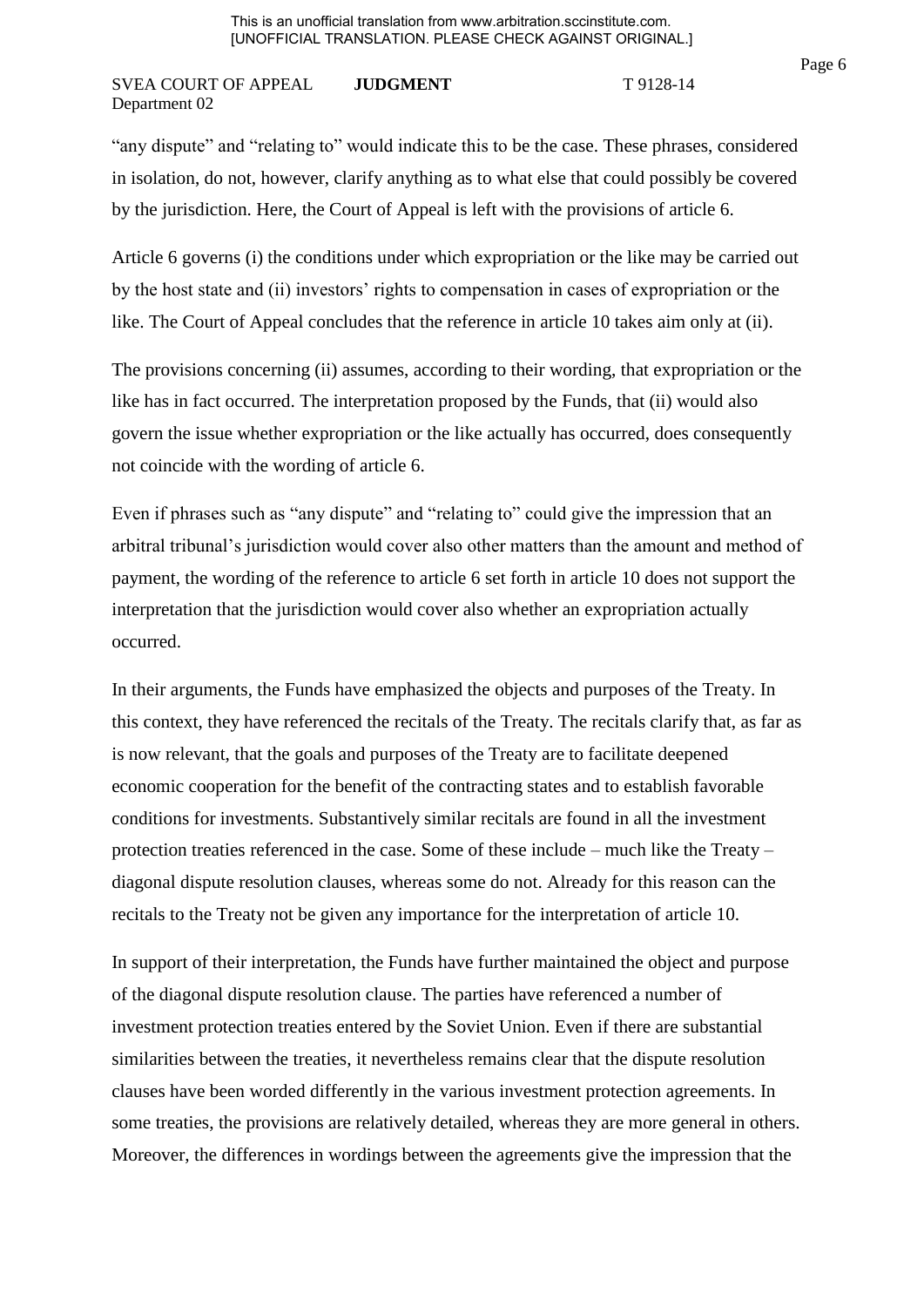clauses have to some extent been adapted to the relevant treaty. Thus, the relevant documentation does not support the conclusion that all diagonal dispute resolution clauses entered by the Soviet Union necessarily share the same object or purpose. The documentation provides even less support for the conclusion that the dispute resolution clauses of the agreements generally include jurisdiction for a review whether expropriation has occurred. The outcome of most of the referenced international arbitration awards rather indicate the opposite.

Even if it, from the perspective of a foreign investor, would be more attractive to have issues relating to expropriation resolved by an international arbitral tribunal than by a national court, an interpretation pursuant to the provisions of the Convention does not allow for the Treaty to be supplemented by substantive provisions without support in the wording of the Treaty (cf. *Draft Articles on the Law of Treaties with commentaries*, 1966, United Nations, 2005, p. 219, and *Expert Opinion of Professor Rein Müllerson*, p. 7).

By application of an interpretation pursuant to article 31 of the Vienna Convention, the Court of Appeal in sum concludes that the jurisdiction for an arbitral tribunal under article 10 of the Treaty does *not* cover a review as to whether expropriation occurred or not. The Court of Appeal concludes that this interpretation leaves no room for any remaining ambiguity/obscurity concerning the meaning of the article nor does it lead to manifestly unreasonable/absurd outcomes. The Funds, who have argued the opposite, have maintained that their interpretation is supported also by the circumstances when the Treaty was entered.

The Court of Appeal notes that no preparatory works to the Treaty have been referenced in the case. However, in support of their respective interpretations under article 32, the parties have referenced certain investigation to clarify the considerations upon which other investment protection treaties entered by the Soviet Union were based. They have also referenced investigation concerning, amongst other things, the actual political background to the Soviet Union's entering investment protection treaties. The investigation in the case has not, however, established any unified view of the considerations behind the Soviet Union's entering into investment protection treaties in general or diagonal dispute resolution clauses in particular. Thus, the investigation does not contradict the interpretation above under article 31, but rather provides some support for it.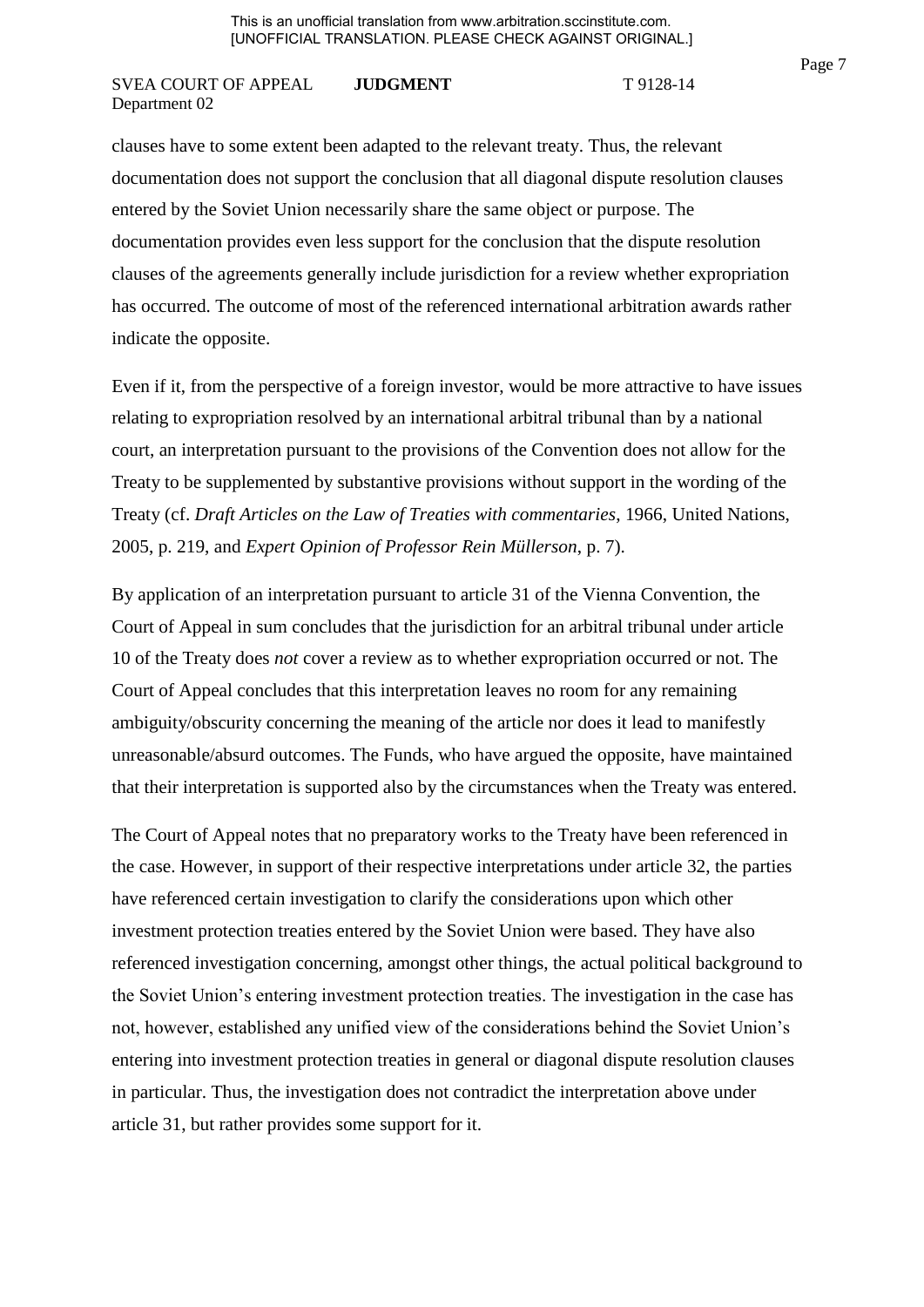### *Is there a genuine dispute concerning the question whether expropriation occurred?*

By arguing that the Federation must be deemed to have admitted that expropriation or the like occurred, the Funds have maintained that there is no genuine dispute between the parties on that issue, and that the arbitral tribunal thus has jurisdiction to decide their case under article 10.

The Court of Appeal notes that the above issue is, however, indeed disputed, in the present case as well as in the arbitration. Therefore, the Court of Appeal will disregard the Funds' objection on this issue.

# **Does article 5(2) of the Treaty grant the arbitral tribunal jurisdiction to decide the issue whether the Federation has carried out expropriation measures against the Funds?**

First, the entirety of article 5 will be restated.

#### *Article 5*  **TREATMENT OF INVESTMENTS**

1. Each Party shall guarantee fair and equitable treatment within its territory for the

investments made by investors of the other Party.

2. The treatment referred to in paragraph 1 above shall be no less favourable than that accorded by either Party in respect of investments made within its territory by investors of a third State.

3. Such treatment shall not, however, include privileges which may be granted by either Party to investors of a third State, by virtue of its participation in:

- A free trade area;
- A customs union;
- A common market;

- An organization of mutual economic assistance or other agreement concluded prior to the signing of this Agreement and containing conditions comparable to those accorded by the Party to the participants in said organization.

 The treatment granted under this article shall not include tax exemptions or other comparable privileges granted by either Party to the investors of a third State by virtue of a double taxation agreement or any other agreement concerning matters of taxation. 4. In addition to the provisions of paragraph 2 above, each Party shall, in accordance with its national legislation, accord investments made by investors of the other Party treatment no less favourable than that granted to its own investors.

The general question for the Court of Appeal to decide is whether the MFN clause set forth in article 5(2) means that the arbitral tribunal in the relevant arbitration can base its jurisdiction on another, more favorable diagonal dispute resolution clause of another investment protection treaty, which is binding on the Federation. The Federation, which has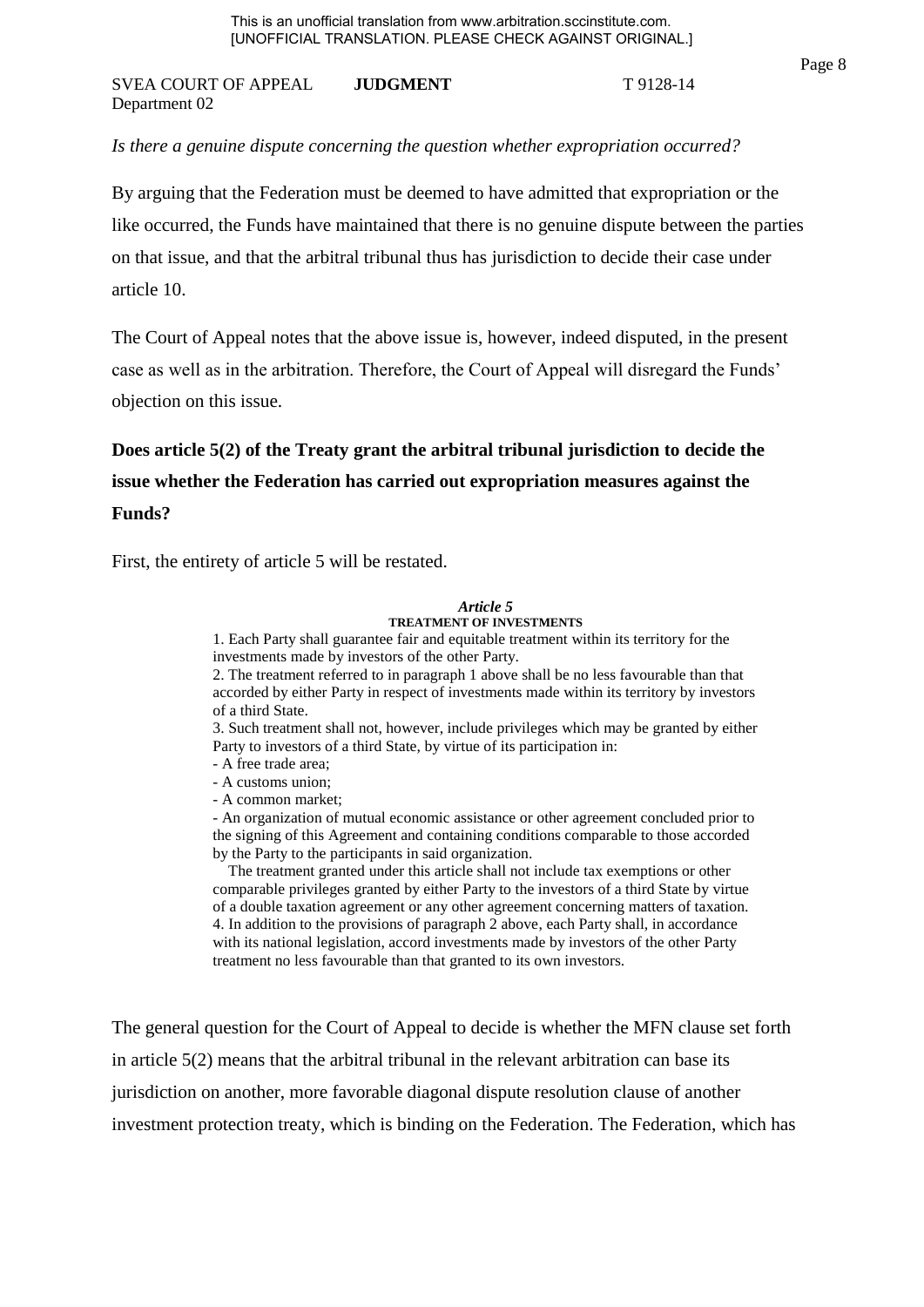disputed this, has in the main maintained that it is not at all possible to "import" dispute resolution clauses from one investment protection treaty to another.

The main issue whether an arbitral tribunal, under reference to a MFN clause, may base its jurisdiction on the provisions of another investment protection treaty, has been decided in a number of arbitrations. Different arbitral tribunals have reached different conclusions.<sup>1</sup> The Court of Appeal concludes that there is nothing that would prevent this type of imports as such. Instead, the determining factor is the wording of the MFN clause in the relevant case. Consequently, article  $5(2)$  of the Treaty shall be interpreted – just as the remaining provisions of the Treaty – in accordance with the interpretation rules of the Vienna Convention.

The wording of article 5(2) provides that the "treatment" set forth in article 5(1) must not be less favorable than that awarded by any of the contracting states to other investors from third countries. Article 5(1) further provides that each contracting state guarantees the counter party's investors "fair and equitable treatment". The word "treatment" in article 5(2) shall thus be understood as "fair and equitable treatment". The wording is clear and unambiguous. Thus, there is no room to interpret any additional contents into this wording. The Funds' arguments, particularly the reference to the wording of the heading of the article as well as article 5(3), does not persuade the Court of Appeal to draw any other conclusion.

Hereafter, what remains to be decided is whether the relevant arbitral tribunal may base its jurisdiction on diagonal dispute resolution clauses of other investment protection treaties under reference to the phrase "fair and equitable treatment" set forth in article 5(2). The relevant phrase generally means the absolute standard that forms a cornerstone of current international investment law. There is no exact definition of this standard. Moreover, the generally accepted contents of the standard have been altered with the passing of time. Nevertheless, it is clear that it entails protection for investors against flagrant cases of arbitrariness, discrimination and abuse by the host state. At the very least, the standard must

**.** 

<sup>&</sup>lt;sup>1</sup> For an example of a decision where an MFN clause has been deemed to grant jurisdiction for an arbitral tribunal, see *RosInvestCo v. Russian Federation* [Award on Jurisdiction October 2007], which concerned an investment protection treaty between the United Kingdom and the Soviet Union. The Court of Appeal concludes that the wording of article 5(2) of the Treaty materially deviates from the MFN clause of the aforementioned investment protection treaty.

For an example of a decision where an MFN clause has been deemed to not grant jurisdiction for an arbitral tribunal, see *Berschader v. Russian Federation* [Award on Jurisdiction April 2006], which concerned an investment protection treaty between, amongst others, Belgium and the Soviet Union.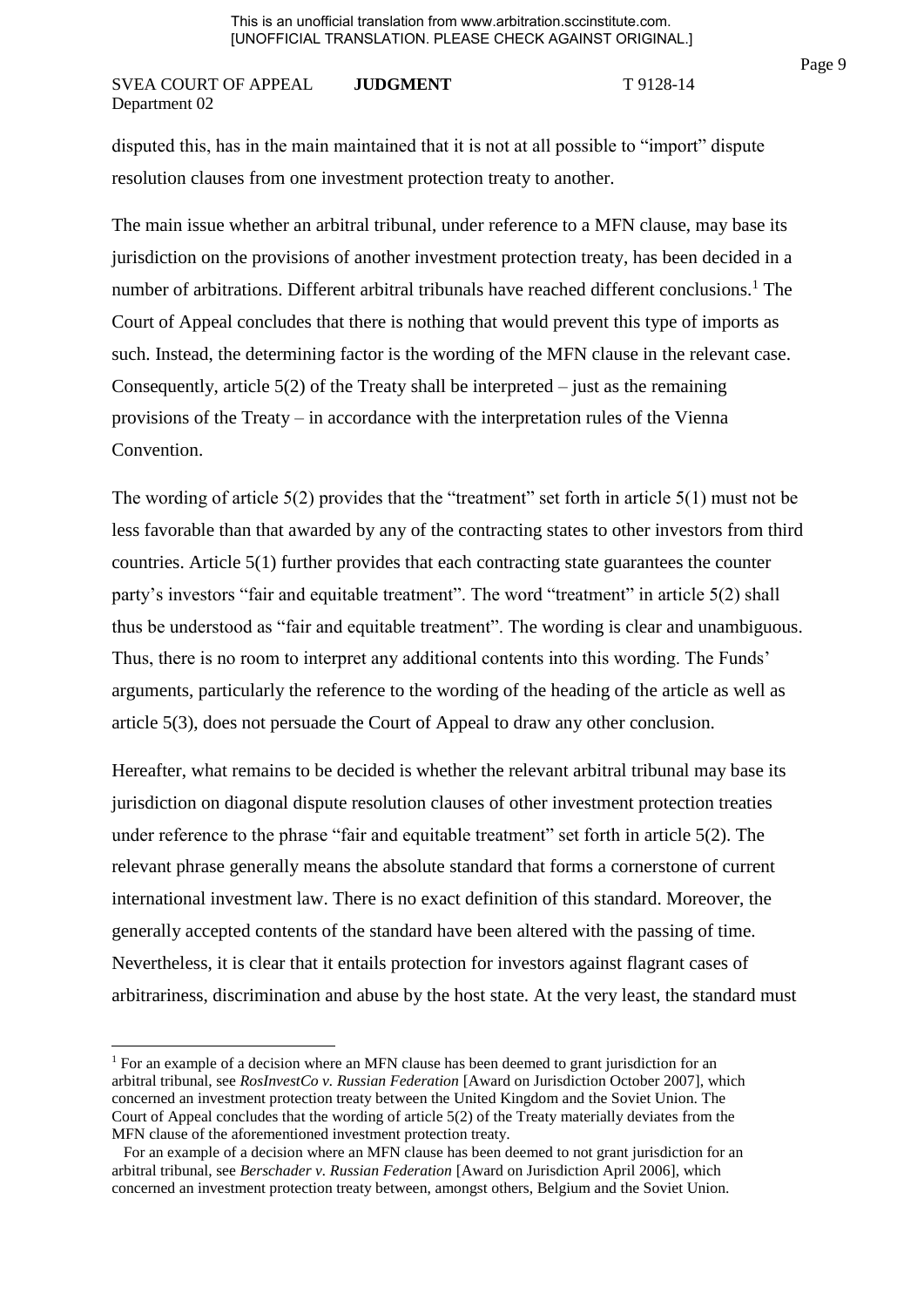currently be deemed to include the right to court review and a fair trial (cf. *Fair and Equitable Treatment*, UNCTAD Series on Issues in International Investment Agreement II, United Nations, New York and Geneva, 2012, p. 1 and 80).

The Funds, who have not maintained that they have no access to court review, have, however, maintained that they would not have access to a fair trial before a national court. However, no investigation that would support this has been referenced. The standard "fair and equitable treatment" cannot be deemed to include an unconditional right for investors to have their cases decided by an international arbitral tribunal. Against this background, and because the MFN clause of the Treaty is limited to the said standard, the relevant arbitral tribunal is not entitled to base its jurisdiction on diagonal dispute resolution clauses of other investment protection treaties. Consequently, the arbitral tribunal does not pursuant to article 5(2) have jurisdiction to decide the question whether the Federation has carried out expropriation measures against the Funds.

## **Summary**

In light of the conclusions drawn by the Court of Appeal, the arbitral tribunal does not have jurisdiction to decide the Funds' case, whether under article 10 or article 5(2) of the Treaty. Therefore, the motions of the Federation shall be granted and the judgment of the District Court shall be amended.

Upon this outcome, the Court of Appeal has no reason to investigate the issue whether there is an arbitration agreement between the parties.

## **Litigation costs**

Upon this outcome, the Funds shall be ordered to compensate the Federation for its litigation costs, in the District Court as well as in the Court of Appeal. The amounts claimed by the Federation are substantial and by far exceed the costs of the Funds. However, the Federation has held the position as claimant in the District Court as well as in the Court of Appeal. Further, the outcome of this case can be assumed to have consequences for the Federation also outside the scope of the present case. Against this background, the claimed amounts appear motivated to protect the interests of the Federation in the present case. Therefore, the Funds shall be ordered to compensate the Federation in the claimed amounts.

**HOW TO APPEAL**, see appendix B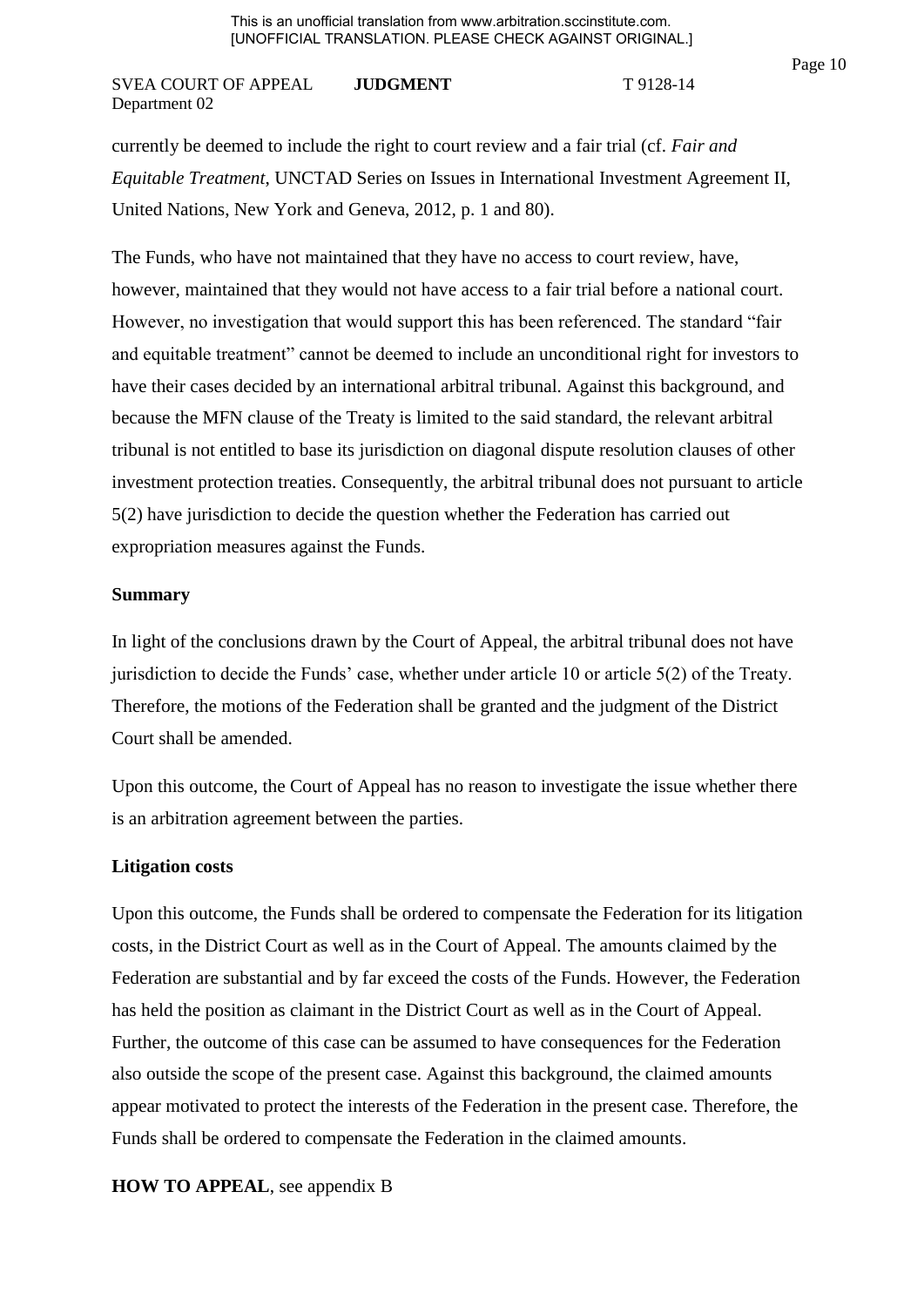Appeals to be submitted by 15 February 2016

The decision has been made by: Judges of Appeal CS and PS, reporting (dissenting grounds) and Deputy Associate Judges CJ and JC.

**Dissenting grounds**, see following page.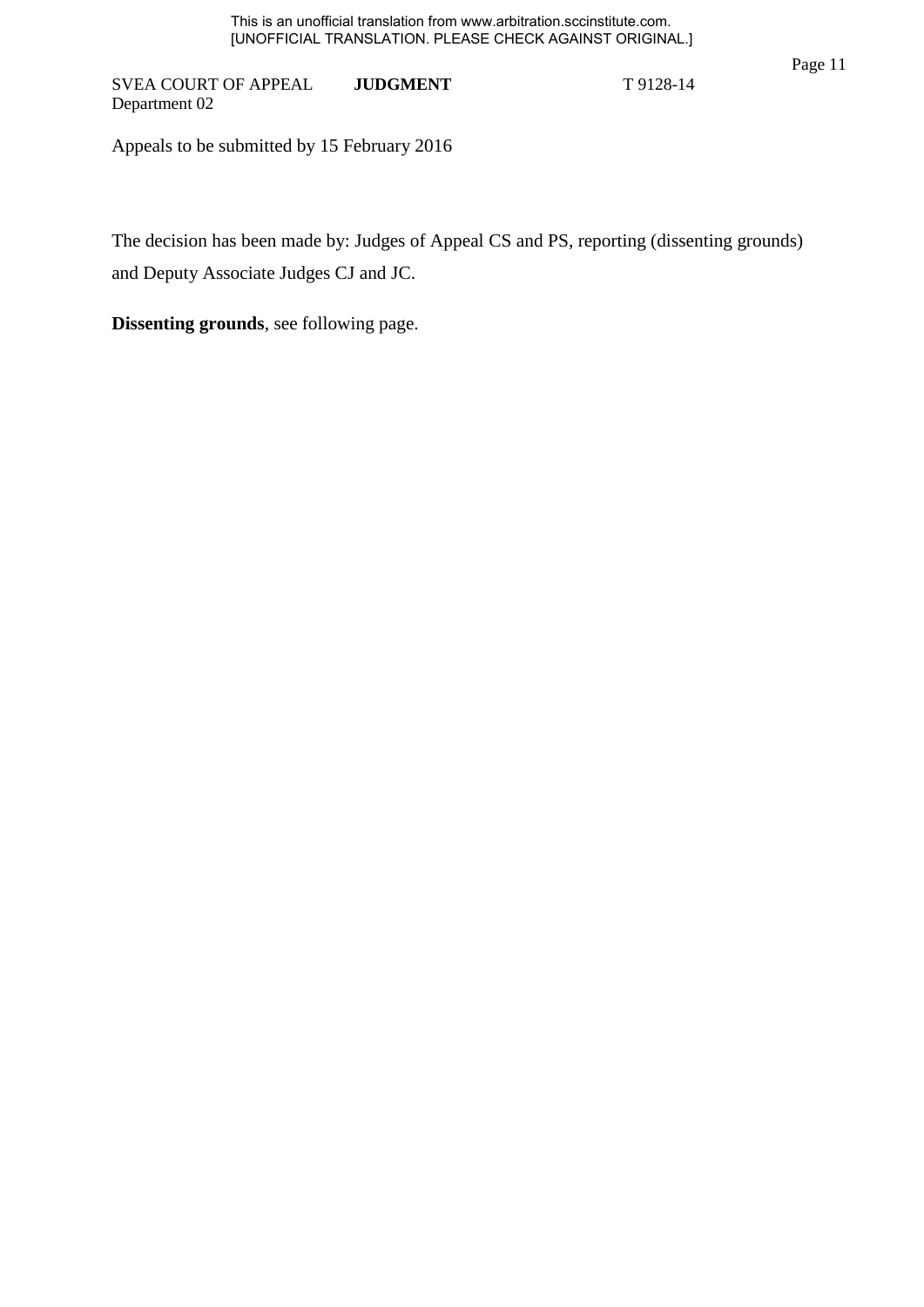## **Dissenting grounds**

Appeals Judge PS dissents with respect to the grounds as follows.

The jurisdiction of the relevant arbitral tribunal may be based only on an arbitration agreement between the disputing parties, which are not the same as the contracting parties to the Treaty. In the present case, an arbitration agreement has arisen between the disputing parties through the Funds' acceptance of the Federation's offer to accept arbitration set out in the Treaty, in the form of the Funds' requesting arbitration against the Federation.

In the Treaty, the Federation has not offered arbitration for any forms of disputes that Spanish investors might want resolved. In article 10, the Federation has offered arbitration only for such disputes that relate to the amount and method of payment for compensation under article 6 ("relating to the amount or method of payment of the compensation due under article 6").

Thus, the Funds' request for arbitration must – in order for an arbitration agreement to arise between them and the Federation, which in its turn would grant the arbitral tribunal jurisdiction to decide the relevant dispute – correspond to the Federation's offer, i.e. relate to a dispute of such nature as the Federation has agreed to offer arbitration, in short disputes under article 6.

Article 6 governs expropriation and the like. It stipulates when expropriation is allowed, and the compensation that is due. It also provides that this relates to investments within the territory of the contracting party ("investments made within its territory").

The Federation maintains that the Funds' acquisition of Yukos ADR's was not an investment under article 1(2) of the Treaty, nor was it an investment within its territory. The Funds maintain the opposite.

The Funds' acquisition of Yukos ADR's is characterized by the following, which is undisputed in the present case. The Funds acquired Yukos ADR's from the issuer of the securities, namely Deutsche Bank Trust Company Americas ("Deutsche Bank"), registered in New York. Deutsche Bank, in its turn, held shares in the company Yukos. The Funds' acquisition of Yukos ADR's established a relationship between the Funds and Deutsche